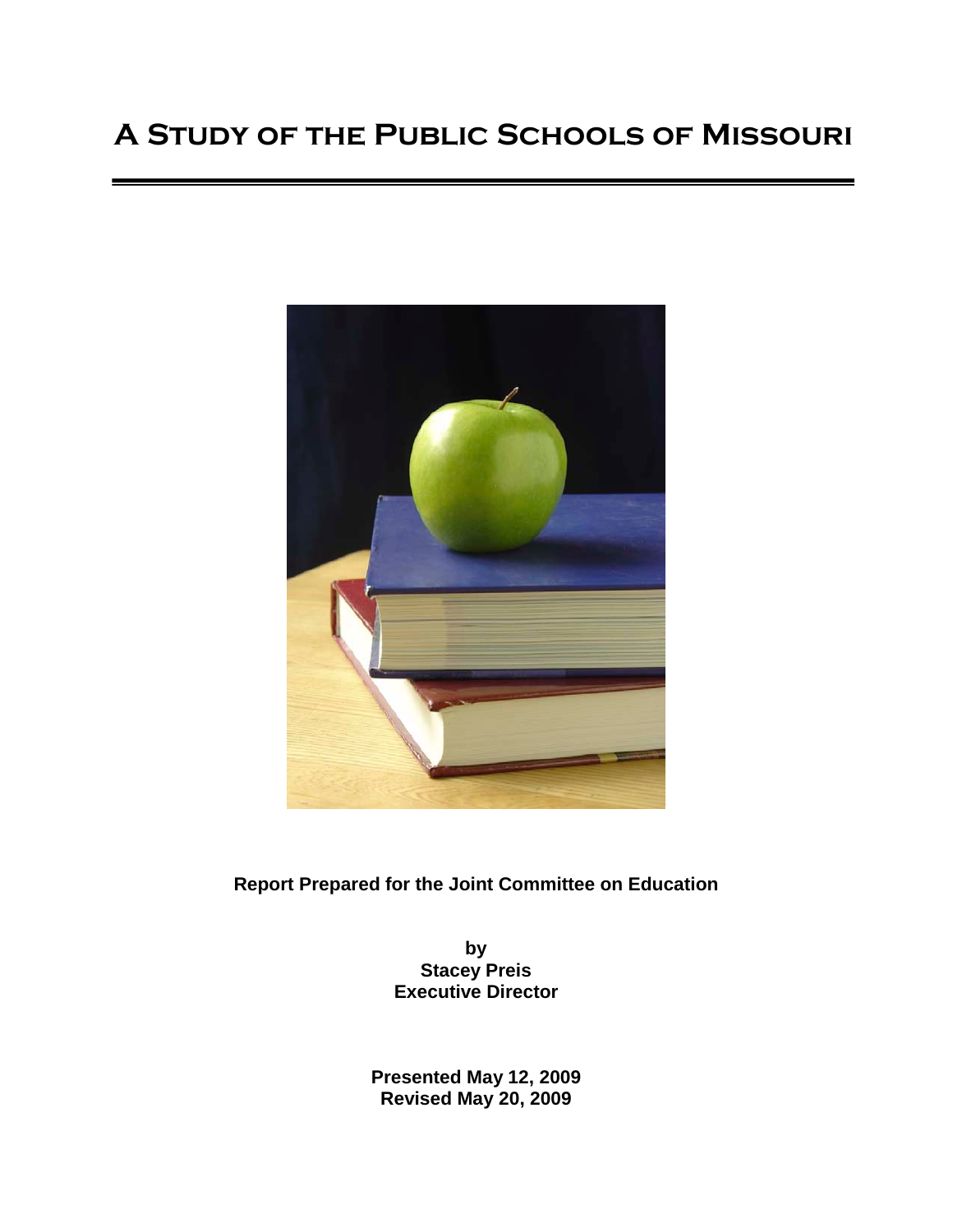# **Executive Summary**

Overall students in Missouri public schools continue to perform quite well. Of Missouri's 523 districts, 319 districts received the Distinction in Performance recognition from the Department of Elementary and Secondary Education in 2008 for achievement on the Missouri Assessment Program exam.

Through a closer examination in the variations in student achievement in Missouri schools, two primary findings emerged. First, consistent with decades of research, socioeconomic status has a strong negative correlation with student achievement. Second, in high-poverty, high-achieving districts, the clearest distinction between those schools and high-poverty, low-achieving schools is in the teachers' reporting of the quality of the learning environment in the schools.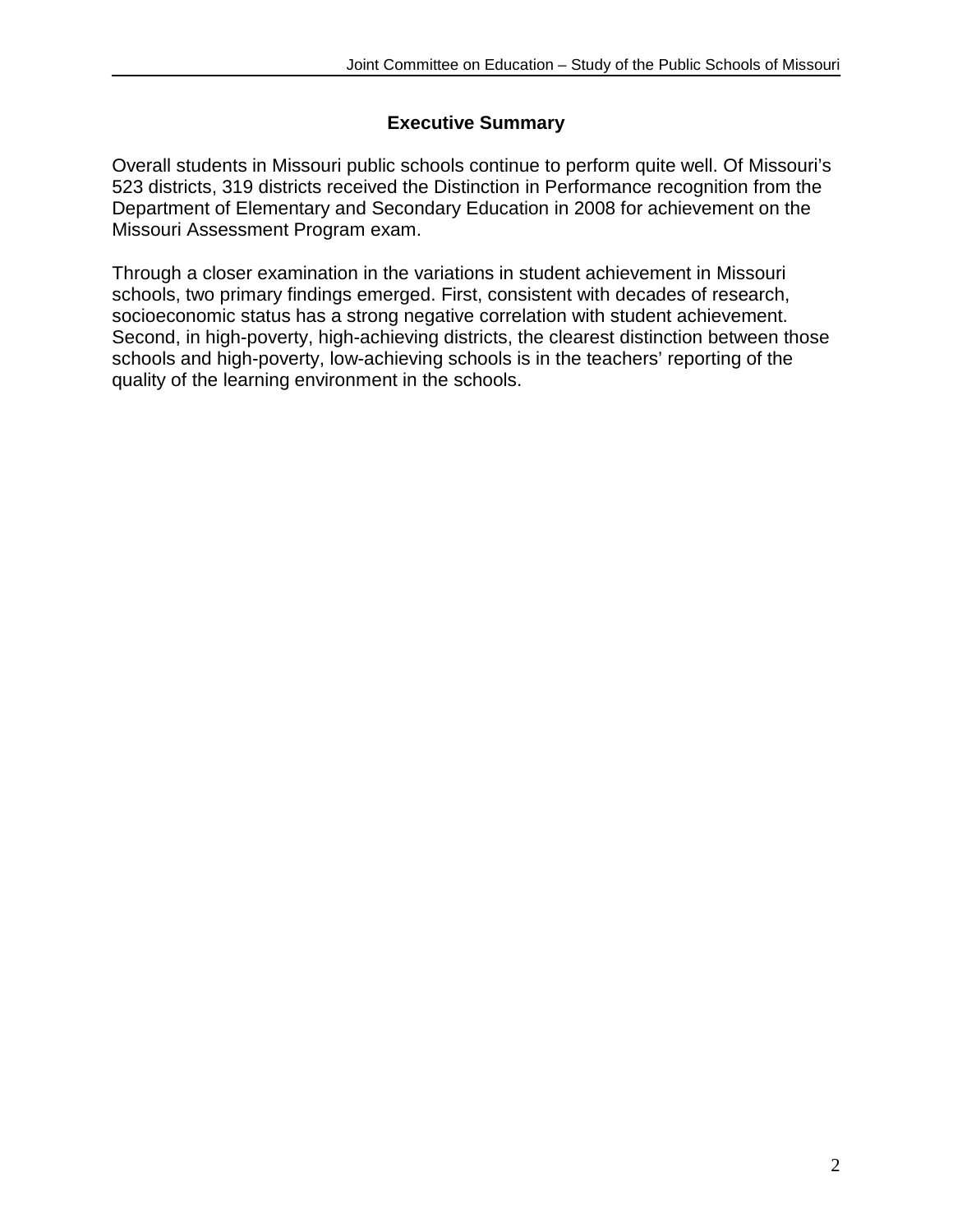# **SECTION 1**

## **Highlights and Supplementary Information to the Missouri Public School Accountability Report (December 2008)[1](#page-2-0)**

Each year the Department of Elementary and Secondary Education (DESE) produces the Missouri Public School Accountability Report. Information contained in Section 1 is a companion piece to that report.

# District Accreditation 2008

Accreditation is determined by review through the Missouri School Improvement Program (MSIP). Each year 20% of Missouri school districts participate in the MSIP review so that each MSIP cycle is a five-year process.

## Charter Schools

*Charter schools* refers to the number of individual charters that have been approved by the State Board of Education. The number of school buildings is referred to as the number of campuses. (Table 1.)

#### **Table 1. Missouri Charter Schools**

|                    | $#$ of schools | # of campuses |
|--------------------|----------------|---------------|
| <b>Kansas City</b> | ' 8            | 14            |
| St. Louis          |                |               |

## Free or Reduced Price Lunch

Free or reduced price lunch is based on a national standard of income eligibility<sup>[2](#page-2-1)</sup> and is the most commonly used proxy for socioeconomic status in school data.

## Missouri Graduation Rate

#### **Table 2. Missouri Graduation Rates**

|                 | 2004                       | 2005 | 2006            | 2007 | 2008       |
|-----------------|----------------------------|------|-----------------|------|------------|
| Graduation rate | $\sim$<br>ה י<br>ĥ<br>ט.טכ | 86.0 | Ω<br>3Ľ.<br>∪.∪ | 86.3 | OE<br>◡◡.∠ |

<span id="page-2-0"></span><sup>&</sup>lt;sup>1</sup> All data come from the Department of Elementary and Secondary Education unless otherwise noted.<br><sup>2</sup> Terms life for first langle family in some number to the latent 120% of a superior Family in some a latent

<span id="page-2-1"></span>To qualify for free lunch, family income must be at or below 130% of poverty. Family incomes between 130% and 185% of poverty qualify for reduced-price lunch. In FY09, 130% of poverty for a family of four was \$27,560. 185% of poverty for a family of four was \$39,220. Source: National School Lunch Program, http://www.fns.usda.gov/cnd/Lunch/AboutLunch/NSLPFactSheet.pdf.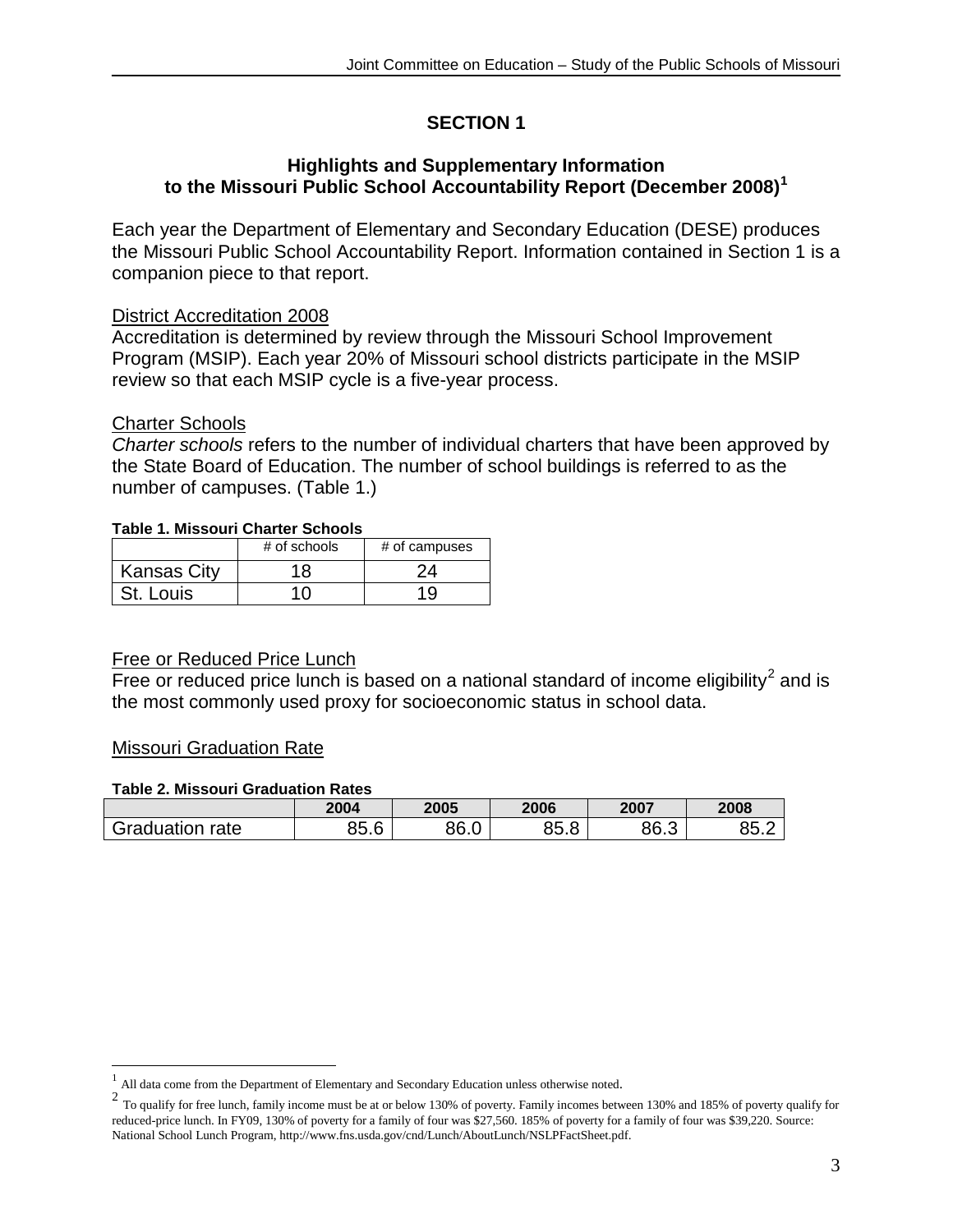# Graduation Rates vs. Dropout Rates<sup>[3](#page-3-0)</sup>

*Graduation rate* refers to the percentage of students who graduated out of their cohort entering in the  $9<sup>th</sup>$  grade.

[N of grads /  $(9<sup>th</sup>-12<sup>th</sup>$  grade cohort dropouts + grads)] x 100

*Dropout rate* refers to the percentage of students who leave school in a given year as a percentage of the average enrollment.

[N of dropouts / (total September enrollment + net transfers in) / 2]

# Completion of Postsecondary Education<sup>[4](#page-3-1)</sup>

These data represent the percentage of the population from age 25 to 65 holding a degree as of 2007.

| Missouri AA/AS/AAS or higher – 7% | Missouri BA/BS or higher - 28% |
|-----------------------------------|--------------------------------|
| National AA/AS/AAS or higher - 8% | National BA/BS or higher - 29% |

#### National Assessment of Educational Progress (NAEP)

NAEP is not required of all Missouri districts. The numbers reported in the Missouri Public School Accountability Report reflects a total of 12,200 students in 155 districts. The sample was selected by stratified random sampling based on locale and minority enrollment. The National Center of Education Statistics (NCES) selects a sample of students and schools representing each state.

## Adequate Yearly Progress (AYP)

AYP is the performance requirement mandated by No Child Left Behind (NCLB). AYP may be achieved by raw score averages that meet the required levels or by meeting the goals of an estimated growth trajectory that would have students at the required levels within the timeframe required by NCLB.

## Definition of Highly Qualified Teachers

NCLB definition of *highly qualified teacher*: To be deemed highly qualified, teachers must have: 1) a bachelor's degree, 2) full state certification or licensure, and 3) proof that they know each subject they teach.<sup>[5](#page-3-2)</sup>

<span id="page-3-0"></span><sup>&</sup>lt;sup>3</sup> There are different calculation methods for graduation rate and dropout rate. The definition listed is the one used by DESE. The formulas can be found at<br>http://www.dese.mo.gov/divspeced/DataCoord/PDF/CalcMethodGradDO US vs.pdf.

<span id="page-3-2"></span><span id="page-3-1"></span><sup>&</sup>lt;sup>4</sup> Source: American Community Survey. U.S. Census Bureau. http://www.census.gov/acs/www.<br><sup>5</sup> Source: U.S. Department of Education. New No Child Left Behind Flexibility: Highly Qualified Teachers. http://www.ed.gov/nclb/methods/teachers/hqtflexibility.html.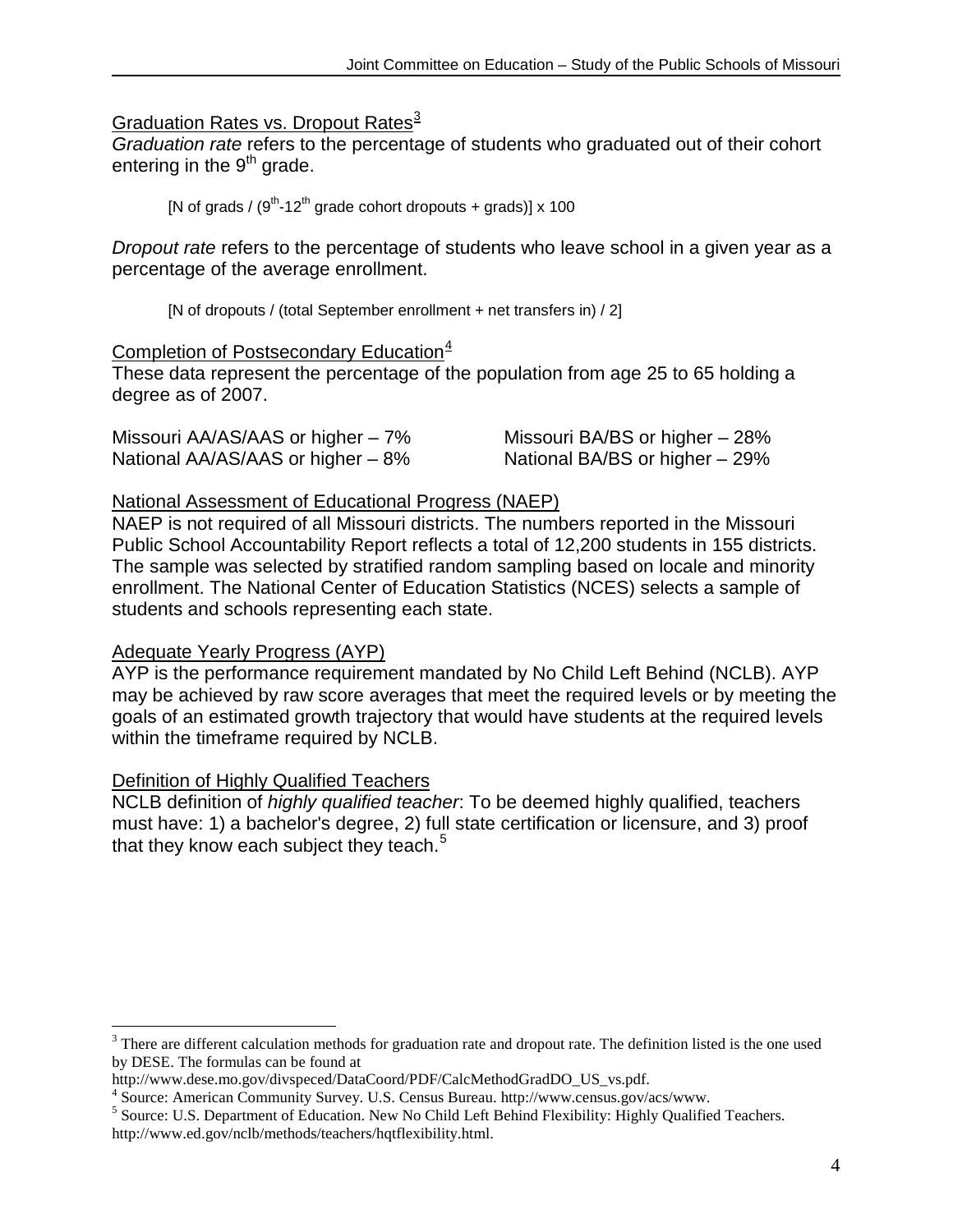# Student-Teacher Ratios 2004-2008

|                      | 2004 | 2005 | 2006 | 2007 | 2008 |
|----------------------|------|------|------|------|------|
| Students per teacher | 14   | 14   | 10   | 12   |      |
| Students per         | 19   | 19   | 18   | 18   |      |
| classroom teacher    |      |      |      |      |      |

#### **Table 3. Student to Teacher Ratios 2004-2008**

The MSIP minimum quality standard for student-teacher ratios is listed below. The desirable standard is noted parenthetically.

K-2 1:25 (1:20) 3-4 1:27 (1:22) 5-6 1:30 (1:25) 7-12 1:33 (1:28)

# Teachers' Years of Experience and Education Level

#### **Table 4. Teacher Credentials**

|                                      | 2004  | 2005  | 2006  | 2007  | 2008  |
|--------------------------------------|-------|-------|-------|-------|-------|
| Average years of                     | 12.9  | 12.8  | 12.6  | 12.6  | 12.4  |
| experience                           |       |       |       |       |       |
| Percentage with<br>masters degree or | 47.5% | 49.6% | 49.9% | 50.6% | 51.3% |
| higher                               |       |       |       |       |       |

# ACT and SAT scores 2007-08

## **Table 5. ACT Means and Percentage Tested**

|                             | Missouri | <b>National</b> |
|-----------------------------|----------|-----------------|
| ACT composite               | 21.6     |                 |
| Percent of graduates tested | 69%      | 43%             |

#### **Table 6. SAT Means and Percentage Tested[6](#page-4-0)**

|                             | <b>Missouri</b> | <b>National</b> |
|-----------------------------|-----------------|-----------------|
| <b>SAT critical reading</b> | 594             |                 |
| <b>SAT mathematics</b>      | 597             |                 |
| <b>SAT</b> writing          | 584             | 494             |
| Percent of graduates tested | 5.6%            | 45.4%           |

<span id="page-4-0"></span> <sup>6</sup> Source: The College Board SAT. http://professionals.collegeboard.com/profdownload/Missouri\_CBS\_08.pdf. National percentage tested was calculated from the College Board number tested divided by the total number of graduates as reported by ACT to keep the denominator consistent between ACT and SAT test takers.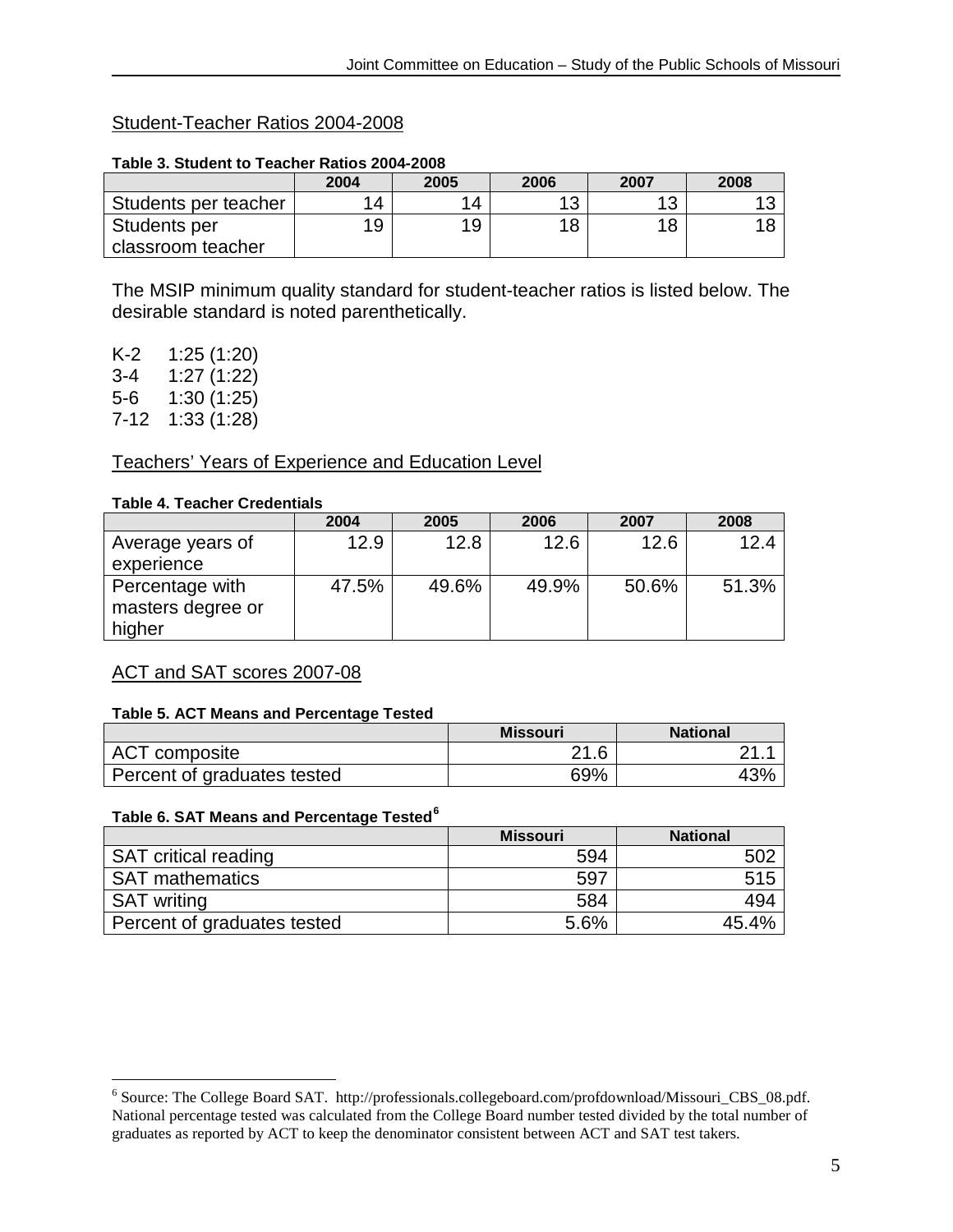# Discipline Incidents

Below is a breakdown of discipline incidents by offense. Examples of offenses that would be included in *Other* are any offenses which do not fit into any of the other categories but result in a student being removed from the classroom for one half day or more. In 2006, the rule regarding the category of *Other* changed from a student being removed from the classroom for more than 10 days to a student being removed from the classroom for one half day or more. As a result, the number of *Other* discipline incidents reported in 2006 sharply increased.

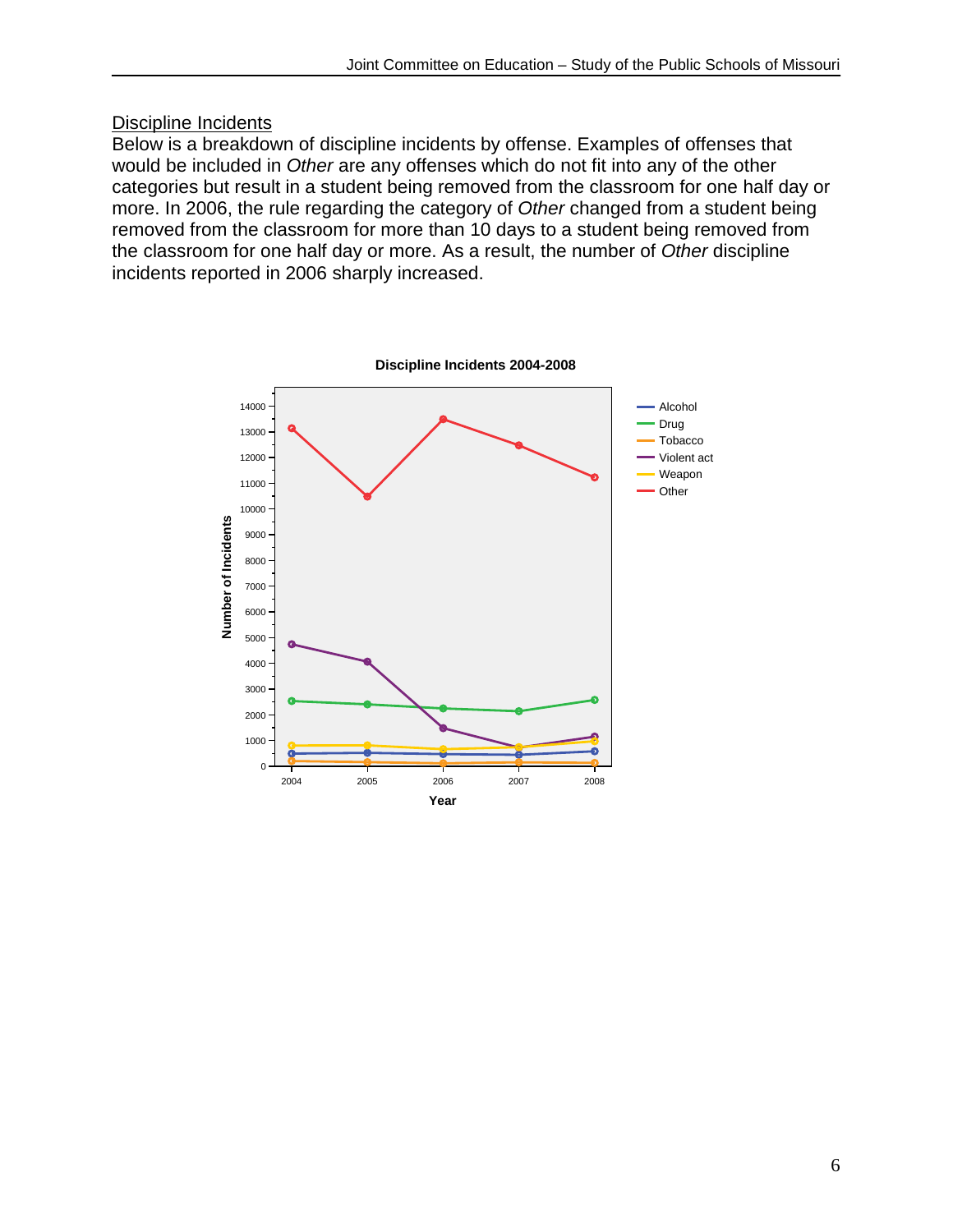# **SECTION 2**

# **An Overview of Variables Related to Academic Achievement and Growth**

# Input Variables

Schools vary in the resources they have to educate their students. Some resources such as per pupil expenditure are a reflection of the property values and tax rate of a community. Other resource variables such as teachers' credentials can be affected to a limited degree by the success a school has in recruiting and retaining teachers with certain credentials. Additionally, students vary in the prior achievement, skill set, and environmental influences they bring with them into the classroom. Student-level input variables such as socioeconomic status have been shown through numerous studies to have a strong relationship with a student's academic achievement.

# Process Variables

The impact of the processes that occur between the inputs and outcomes is the foundation of school effectiveness research.<sup>[7](#page-6-0)</sup> Knowing which processes have the strongest correlation with student achievement status and growth is the basis for Section 3 of this report.

As part of the MSIP review process, DESE administers the Advanced Questionnaire (AQ) to faculty, parents, and students. The AQ was developed and is revised each MSIP cycle by a team of DESE staff, Office of Social and Economic Data Analysis (OSEDA) staff, and practicing educators. The AQ was developed based on current research in school effectiveness and best practices, and it includes questions about the learning environment of the school. Means for individual questions are grouped thematically, and scale variables are created for the different indicators. $8$ 

For example, the scale variable *School Leadership* includes the following individual questions. Items include responses on a scale of 1 (strongly disagree) to 5 (strongly agree):

- Instructional time available to teachers is protected from all types of interruptions.
- In our school teachers are encouraged to be instructional leaders.
- My school's principal fosters shared beliefs and a sense of community and cooperation.
- My school's principal monitors the effectiveness of school practices and their impact on student learning.
- Our principal identifies issues in the school that could potentially become problems.

<sup>-&</sup>lt;br>7

<span id="page-6-1"></span><span id="page-6-0"></span>For example, see Robert Marzano, *What Works in Schools*. <sup>8</sup> Each scale is tested for reliability using Cronbach's alpha. This coefficient, ranging from 0 to 1 indicates the degree to which the individual items collectively measure what they were intended to measure. In social science research, the Cronbach's alpha should be greater than 0.7 to be considered reliable. The Cronbach's alpha for the School Leadership scale was 0.91.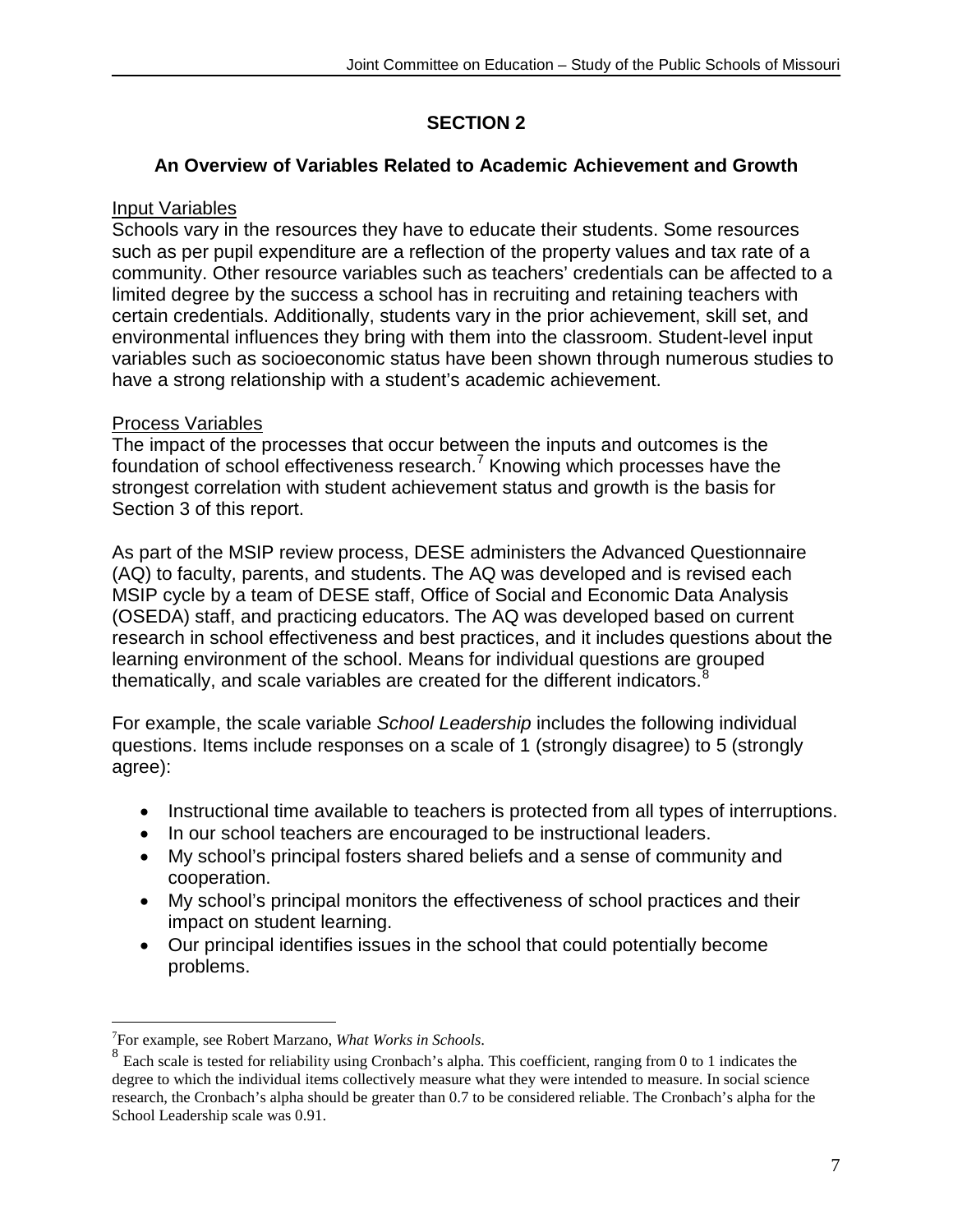- My school's principal systematically engages faculty and staff in discussions about current research on teaching and learning.
- Our principal promotes innovation.
- The mission of the school is clearly defined.
- There are open channels of communication among students, staff, and administrators.

For this section of the study, the following scale variables were examined for their relationship to growth in student achievement.<sup>[9](#page-7-0)</sup> Noted parenthetically is the group completing a questionnaire on that particular variable.

School Leadership – Identifies the degree to which leadership is perceived as effective in improving student learning. (faculty)

Parental Involvement – Identifies the degree to which parents are viewed as partners in the education of their children. (faculty)

Safe and Orderly Environment – Identifies the degree to which the school environment is safe and orderly. (faculty, student, parent)

- School Climate Identifies the degree to which all students feel respected and valued. (faculty, parent, student)
- Guaranteed and Viable Curriculum Identifies the degree to which essential curriculum has been identified in the district and the degree to which students have adequate opportunity to learn the content. (faculty)
- Professional Development identifies the impact of professional development on improving learning for all students. (faculty)
- Community Capital identifies the level of commitment and support by the community for the school. (faculty)
- Efficacy and expectations identifies the degree to which teachers and students believe that they are capable of impacting student achievement. (students, parents)
- Classroom management identifies the degree to which educational personnel establish and enforce classroom management processes that enhance student learning. (students)

# **Outcomes**

Two measures of achievement are included as part of this study. The first measure of student achievement is the median growth percentile for the school between the academic years 2006-07 and 2007-08. Growth measurements attempt to isolate the effect of the school/teacher on student achievement. The second measure of student achievement is percentage of students in the school scoring at the level of proficient or advanced on the MAP.

<span id="page-7-0"></span> $9$  The composite variable descriptions were provided by the Office of Social and Economic Data Analysis (OSEDA). OSEDA provides assistance to DESE with the collection and analysis of MSIP data.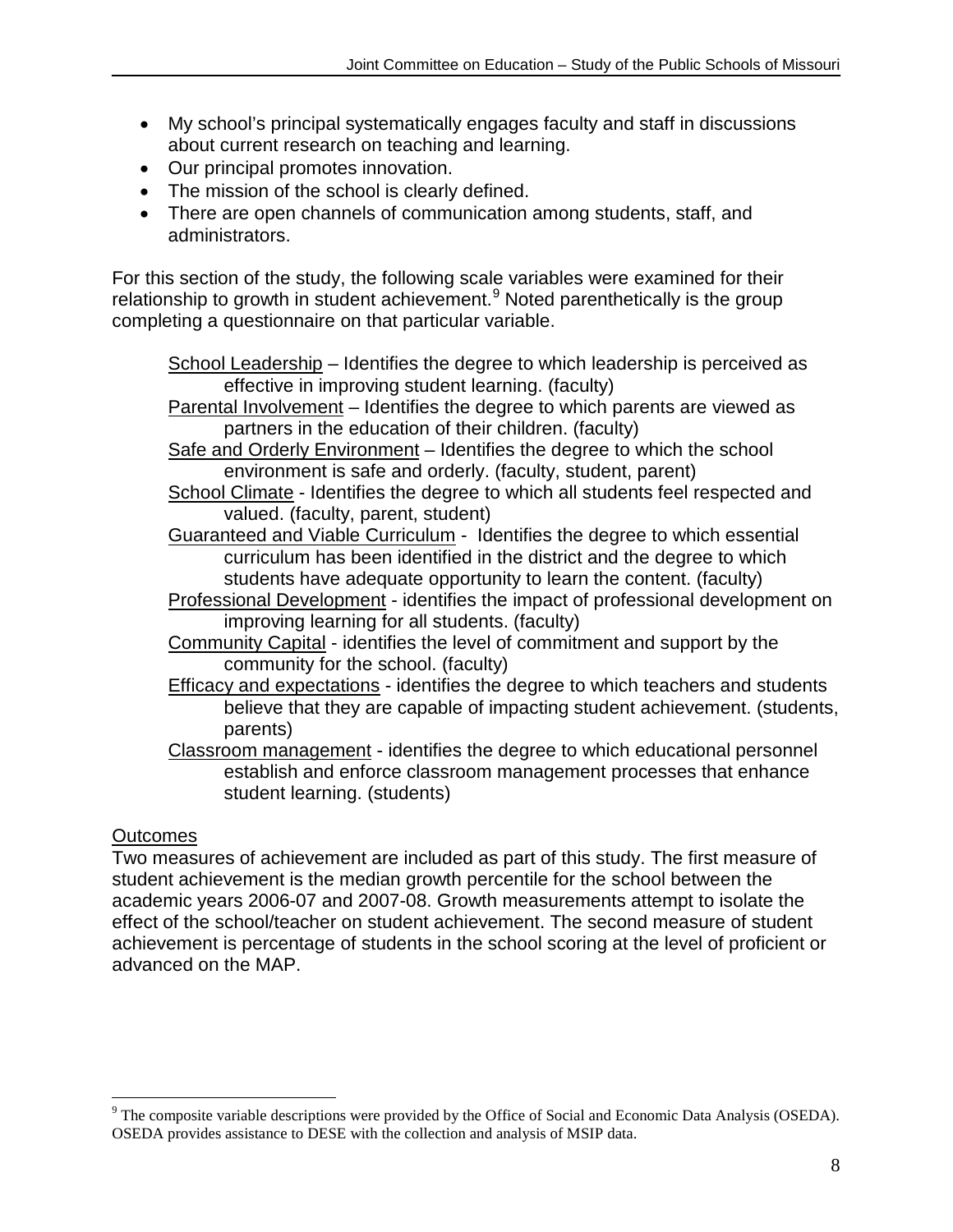# **SECTION 3**

# **An Examination of Variables Related to Academic Growth and Achievement in Missouri Elementary and Middle School Students**

A sample of elementary and middle schools ( $n = 308$ ) reflecting the demographic profile of Missouri were selected for this study.<sup>[10](#page-8-0)</sup> Each school had its  $4<sup>th</sup>$  cycle MSIP review during the 2007-08 academic year.



As was noted in Section 2, socioeconomic status has been shown to have a strong relationship with student achievement. Figures 1 and 2 illustrate the strong, negative correlation between MAP achievement and socioeconomic status for the sample of schools in this study.

Correlation coefficients range from +1.0 (perfect positive correlation) to -1.0 (perfect negative correlation)

**Mathematics**  $r = -0.802$ 

Communication arts  $r = -0.791$ 

Correlations are statistically significant at the 0.01 level (2-tailed).

<span id="page-8-0"></span><sup>&</sup>lt;sup>10</sup> OSEDA verified the representativeness of the sample through the following method: "The results indicated that the *SAMPLE* was statistically significantly different from *ALL SCHOOLS*, with an alpha of 0.05, for both PERCENT MINORITY and LOCALE TYPE. In order to create a representative sample, schools with 25% or more minority students and which were ('Large City or Mid-size City' or 'Large Town or small town') were randomly selected for removal until the chi-square analysis no longer showed statistically significant results."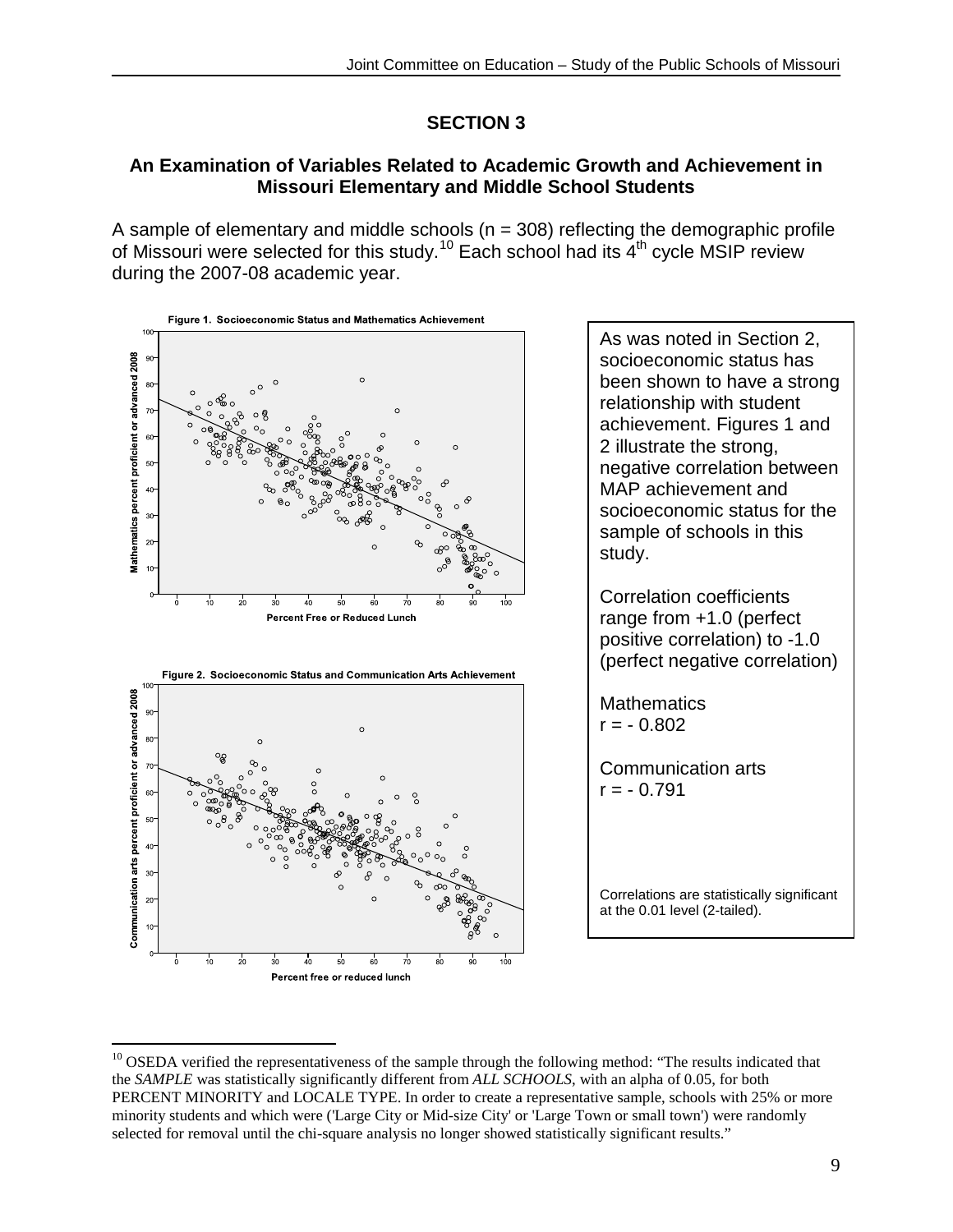The previous illustration is *not* intended to convey a lack of ability for schools to affect student achievement, but rather to acknowledge the influence of socioeconomic status so that variables may be examined independent of this influence.

In Figures 3 and 4, growth in student achievement is plotted on the horizontal axis and percent of students proficient or advanced is plotted on the vertical axis. In addition, schools have been grouped into three categories based on their percentage of students eligible for free or reduced lunch.



**Figure 3. MAP Mathematics**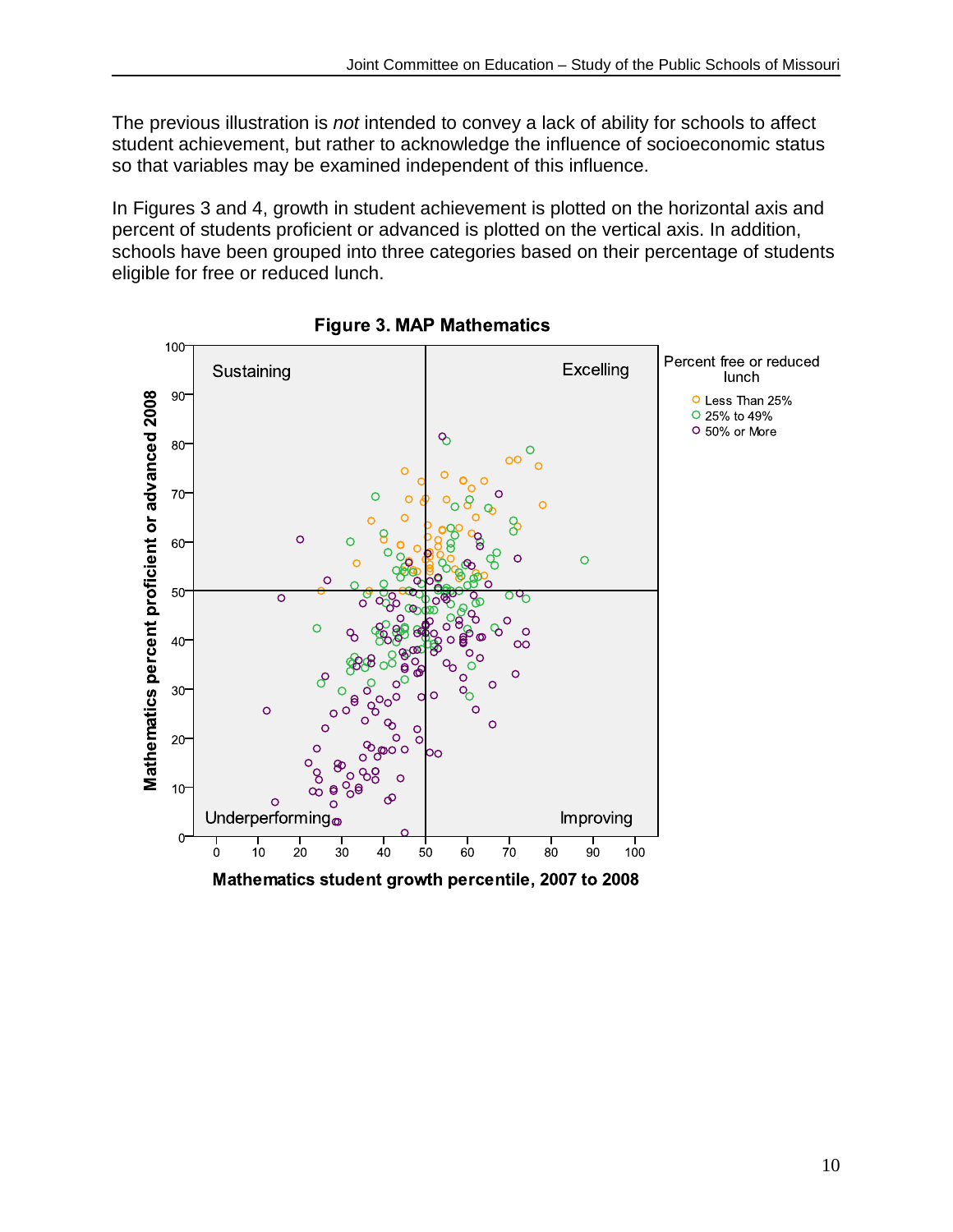

**Figure 4. MAP Communication Arts**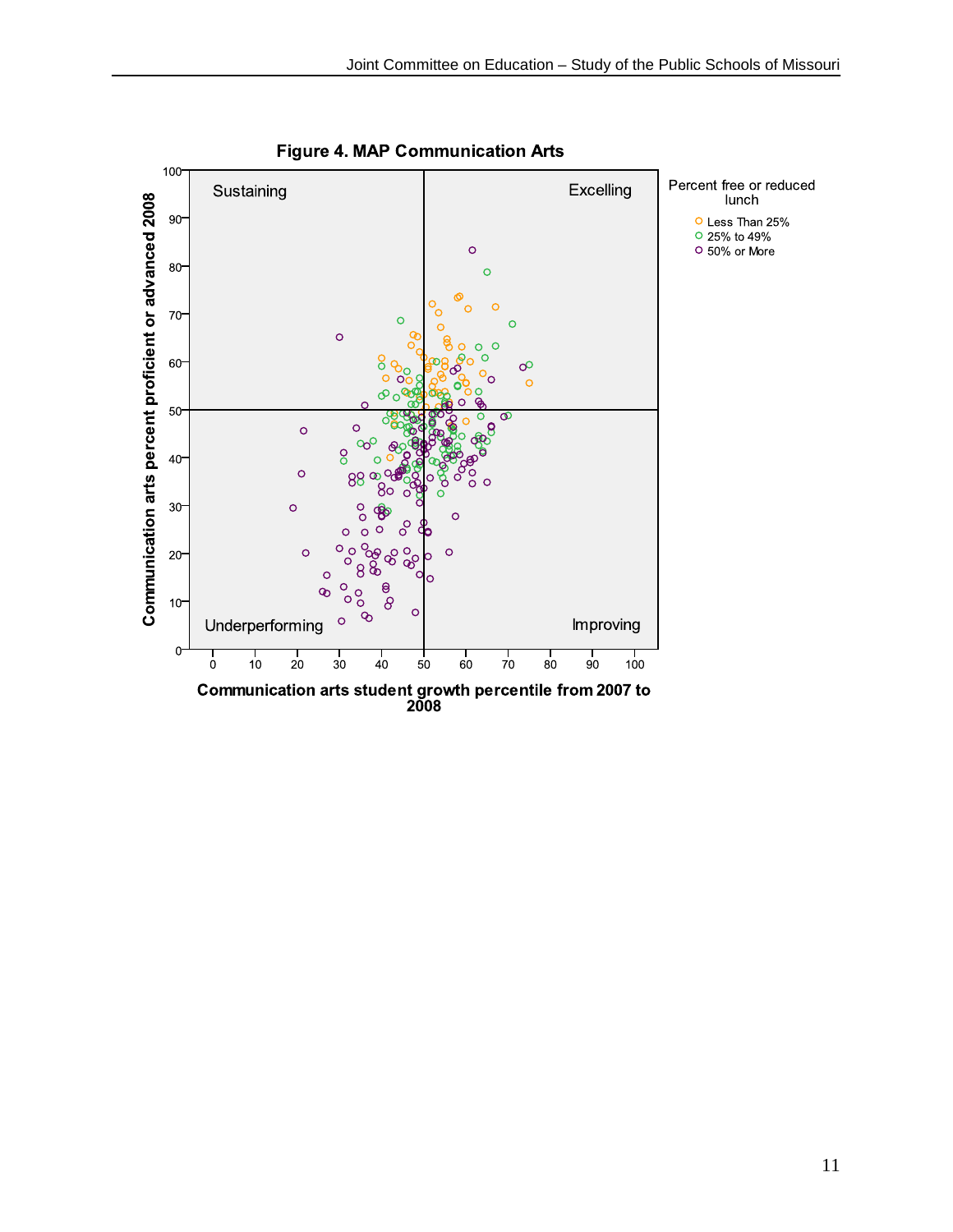Using communication arts achievement data, resource variables are compared for schools in the quadrants of Excelling, Improving, and Underperforming. The previous graphs reinforce the influence of socioeconomic status on achievement. In order to draw comparisons independent of socioeconomic status, only those schools with a population of 50% or higher free or reduced lunch eligibility are included.

|                                            | <b>EXCELLING</b><br>Proficiency and Growth<br>greater than 50% and<br>$FRL > 50\%$ (n=11) | <b>IMPROVING</b><br>Proficiency less than<br>50%; Growth greater<br>than 50% and<br>$FRL > 50\% (n=48)$ | <b>UNDERPERFORMING</b><br>Proficiency and Growth<br>less than 50% and<br>$FRL > 50\%$ (n=89) | All schools<br>in sample<br>$(n=308)$ |
|--------------------------------------------|-------------------------------------------------------------------------------------------|---------------------------------------------------------------------------------------------------------|----------------------------------------------------------------------------------------------|---------------------------------------|
| Resource data                              |                                                                                           |                                                                                                         |                                                                                              |                                       |
| Teachers with regular<br>certification (%) | 98.5                                                                                      | 97.3                                                                                                    | 97.2                                                                                         | 97.8                                  |
| Highly qualified<br>teachers (%)           | 96.4                                                                                      | 96.7                                                                                                    | 96.8                                                                                         | 97.2                                  |
| Teachers with<br>master's degree (%)       | 38.4                                                                                      | 46.1                                                                                                    | 42.5                                                                                         | 48.7                                  |
| Teachers average<br>years of experience    | 11.1                                                                                      | 12.8                                                                                                    | 13.2                                                                                         | 12.5                                  |
| Average teacher's<br>salary                | \$36,442                                                                                  | \$42,391                                                                                                | \$43,787                                                                                     | \$43,520                              |
| Student attendance<br>rate                 | 94.8                                                                                      | 94.3                                                                                                    | 92.8                                                                                         | 94.5                                  |
| Student-classroom<br>teacher ratio         | 16.5                                                                                      | 15.1                                                                                                    | 16.8                                                                                         | 16.1                                  |
| Per pupil expenditure<br>(median)          | \$7,953                                                                                   | \$9,152                                                                                                 | \$9,290                                                                                      | \$8,484                               |

#### **Table 7. Comparison of Resource Data Across Achievement Subgroups**

# **Table 8. Discipline Incident Rate by Achievement Subgroup[11](#page-11-0)**

|                                                        | <b>EXCELLING</b><br>Proficiency and Growth<br>greater than 50% and<br>$FRL > 50\%$ (n=11) | <b>IMPROVING</b><br>Proficiency less than<br>50%; Growth greater<br>than 50% and<br>$FRL > 50\%$ (n=48) | <b>UNDERPERFORMING</b><br>Proficiency and Growth<br>less than 50% and<br>$FRL > 50\%$ (n=89) | All schools<br>in sample<br>$(n=308)$ |
|--------------------------------------------------------|-------------------------------------------------------------------------------------------|---------------------------------------------------------------------------------------------------------|----------------------------------------------------------------------------------------------|---------------------------------------|
| <b>Discipline Incidents</b><br>(rate per 100 students) |                                                                                           |                                                                                                         |                                                                                              |                                       |
| Alcohol                                                | .045                                                                                      | .000                                                                                                    | .018                                                                                         | .023                                  |
| Drug                                                   | .255                                                                                      | .081                                                                                                    | .067                                                                                         | .092                                  |
| Violence                                               | .000                                                                                      | .079                                                                                                    | .034                                                                                         | .052                                  |
| Weapon                                                 | .009                                                                                      | .133                                                                                                    | .184                                                                                         | .095                                  |
| Tobacco                                                | .000                                                                                      | .000                                                                                                    | .011                                                                                         | .004                                  |
| Out-of-school                                          | .582                                                                                      | 1.283                                                                                                   | 2.426                                                                                        | 1.261                                 |
| suspension                                             |                                                                                           |                                                                                                         |                                                                                              |                                       |
| Expulsion                                              | .000                                                                                      | .012                                                                                                    | .000                                                                                         | .004                                  |

<span id="page-11-0"></span> $11$  A graphic representation of these data has been appended to this report. See page 17.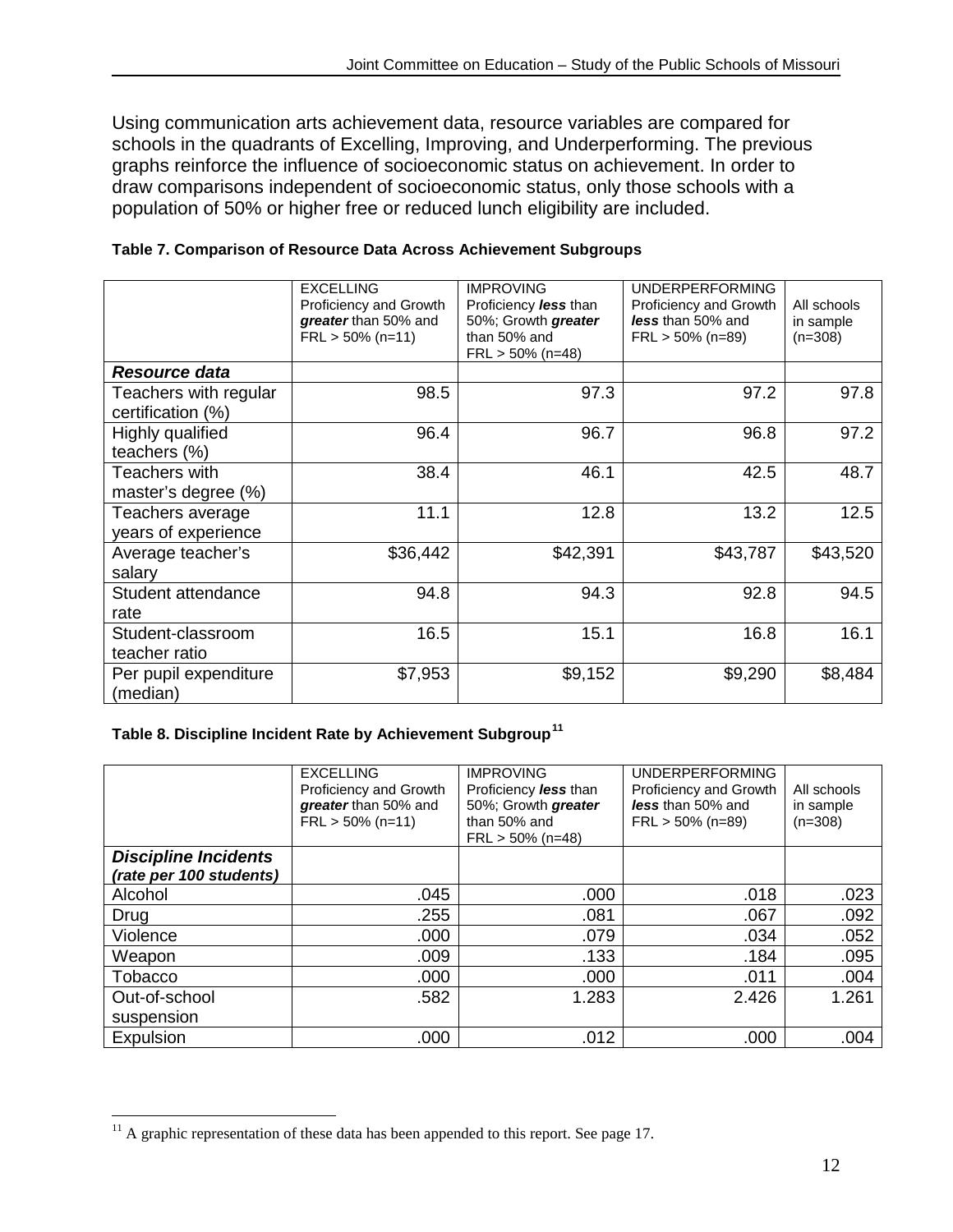**Observations** 

- The percentage of teachers with regular certification was slightly higher in the Excelling subgroup than in other subgroups as well as higher than the average of the full sample.
- The percentage of highly qualified teachers was roughly equivalent across all three subgroups, but slightly lower than the average of the full sample.
- The percentage of teachers with a master's degree or higher is lower in the Excelling group. However, this should be interpreted with caution due the small number of schools in the sample and the locale of those schools which may make continuing education less accessible. Worth noting is that all of the three higher poverty school subgroups have a lower percentage of teachers with master's degrees than in the sample as a whole.
- The attendance rate for the Excelling and Improving subgroups was roughly equivalent to the attendance rate of the full sample and slightly higher than the attendance rate of the Underperforming subgroup.
- The student to classroom teacher ration was roughly equivalent across the full sample, the Excelling subgroup, and the Underperforming subgroup. Student to classroom teacher ratios were lowest in the Improving subgroup.
- The per pupil expenditure is included but is **not** a valid measure in this context. Per pupil expenditures are a reflection of the property values and the tax rate of the school district. In the Excelling subgroup, the majority of schools are rural schools with a lower tax base. In addition, factors such Title 1 federal funding and extra weighting in the foundation formula for some populations of students (e.g., English language learners) affect the bottom line on a district's per pupil expenditure.
- Similar to the per pupil expenditure, the difference in teacher salary can be attributed in part to locale of the schools in terms of tax base, cost of living, etc.
- The discipline incident rate shows the most distinction between achievement subgroups in the rate of out-of-school suspensions (OSS). The Underperforming group has twice the OSS rate of the Improving group and more than four times greater an OSS rate than the Excelling schools.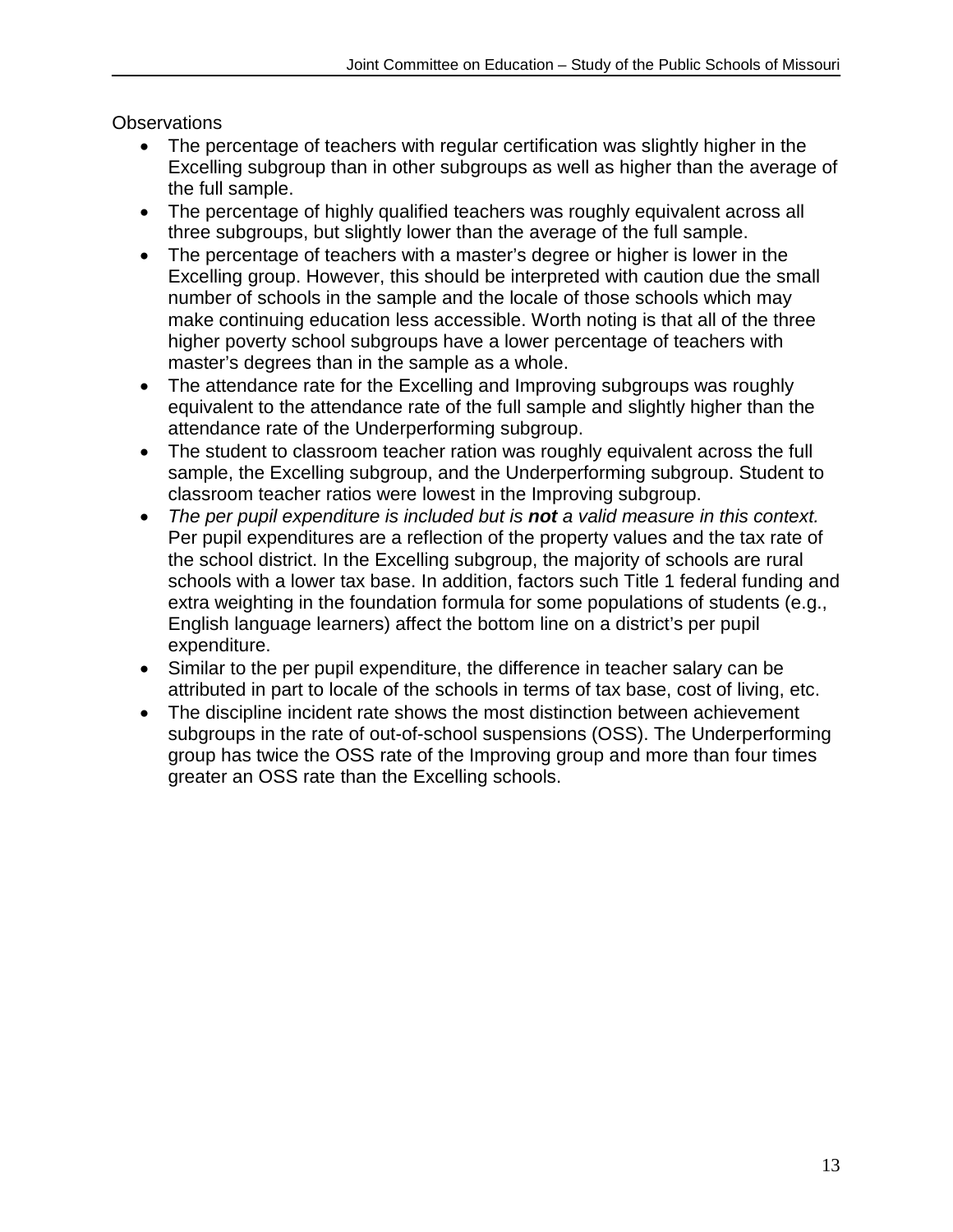On the AQ, respondents rated a series of individual items related to the learning environment of their school from 1 (strongly disagree) to 5 (strongly agree). Mean scores are calculated for each responding group for each school. Those school means within each category are then averaged to determine a mean for the subgroup.<sup>[12](#page-13-0)</sup>

|                                        | <b>EXCELLING</b><br>Proficiency and<br>Growth greater<br>than 50% and FRL<br>> 50%<br>$(n=11)$ | <b>IMPROVING</b><br>Proficiency less<br>than 50%; Growth<br>greater than 50%<br>and $FRL > 50\%$<br>$(n=48)$ | <b>UNDERPERFORMING</b><br>Proficiency and Growth<br>less than 50% and FRL<br>> 50%<br>$(n=89)$ | All schools in<br>sample<br>$(n=308)$ |
|----------------------------------------|------------------------------------------------------------------------------------------------|--------------------------------------------------------------------------------------------------------------|------------------------------------------------------------------------------------------------|---------------------------------------|
| Process data (AQ scale 1-5)            |                                                                                                |                                                                                                              |                                                                                                |                                       |
| FAC - School leadership                | 4.4                                                                                            | 4.2                                                                                                          | 4.0                                                                                            | 4.1                                   |
| FAC - Parental involvement             | 4.4                                                                                            | 4.2                                                                                                          | 4.1                                                                                            | 4.2                                   |
| FAC - Safe, orderly environment        | 4.3                                                                                            | 4.0                                                                                                          | 3.8                                                                                            | 4.0                                   |
| FAC - School climate                   | 4.4                                                                                            | 4.3                                                                                                          | 4.1                                                                                            | 4.3                                   |
| FAC - Guaranteed, viable<br>curriculum | 4.2                                                                                            | 4.0                                                                                                          | 3.9                                                                                            | 4.0                                   |
| FAC - Professional development         | 4.2                                                                                            | 4.1                                                                                                          | 3.9                                                                                            | 4.0                                   |
| FAC - Community capital                | 4.3                                                                                            | 3.9                                                                                                          | 3.7                                                                                            | 4.0                                   |
|                                        |                                                                                                |                                                                                                              |                                                                                                |                                       |
| STU - Classroom management             | 3.9                                                                                            | 3.7                                                                                                          | 3.7                                                                                            | 3.8                                   |
| STU - Efficacy, expectations           | 4.5                                                                                            | 4.5                                                                                                          | 4.5                                                                                            | 4.5                                   |
| $STU - Equity$                         | 4.0                                                                                            | 4.1                                                                                                          | 4.0                                                                                            | 4.1                                   |
| STU - Feel safe                        | 4.1                                                                                            | 4.1                                                                                                          | 4.0                                                                                            | 4.1                                   |
| STU - Instructional strategies         | 3.2                                                                                            | 3.2                                                                                                          | 3.3                                                                                            | 3.2                                   |
| STU - School climate                   | 4.0                                                                                            | 4.1                                                                                                          | 4.0                                                                                            | 4.1                                   |
|                                        |                                                                                                |                                                                                                              |                                                                                                |                                       |
| PAR - Efficacy, expectations           | 4.0                                                                                            | 3.9                                                                                                          | 4.0                                                                                            | 4.0                                   |
| PAR - Safe, orderly environment        | 4.0                                                                                            | 3.8                                                                                                          | 3.7                                                                                            | 3.9                                   |
| PAR - School climate                   | 3.8                                                                                            | 3.7                                                                                                          | 3.8                                                                                            | 3.8                                   |

| Table 9. Comparison of Process Data Across Achievement Subgroup |  |  |
|-----------------------------------------------------------------|--|--|
|                                                                 |  |  |

## **Observations**

• Across the three populations included in the survey, the differences among the responses of students and parents in Excelling, Improving, and Underachieving schools is negligible.<sup>[13](#page-13-1)</sup> In particular, the students' sense of efficacy is exactly the same across all three subgroups. Students in these higher poverty schools shared an equal sense of their own capacity to be successful academically.

<span id="page-13-0"></span> $12$  The use of the mean of group means is typically not recommended in statistical analysis because the weighting element is lost. However, in this situation, the intent was to give equal weight to each school in the subgroup considering the school mean as a reflection of the overall building culture and so as not to bias the subgroup mean in favor of schools with a greater number of faculty. Subgroup means were calculated at the teacher level and are

<span id="page-13-1"></span><sup>&</sup>lt;sup>13</sup> The results of the parent AQ should be interpreted with caution. The required response rate for parents is 25% making it much easier to have biased results.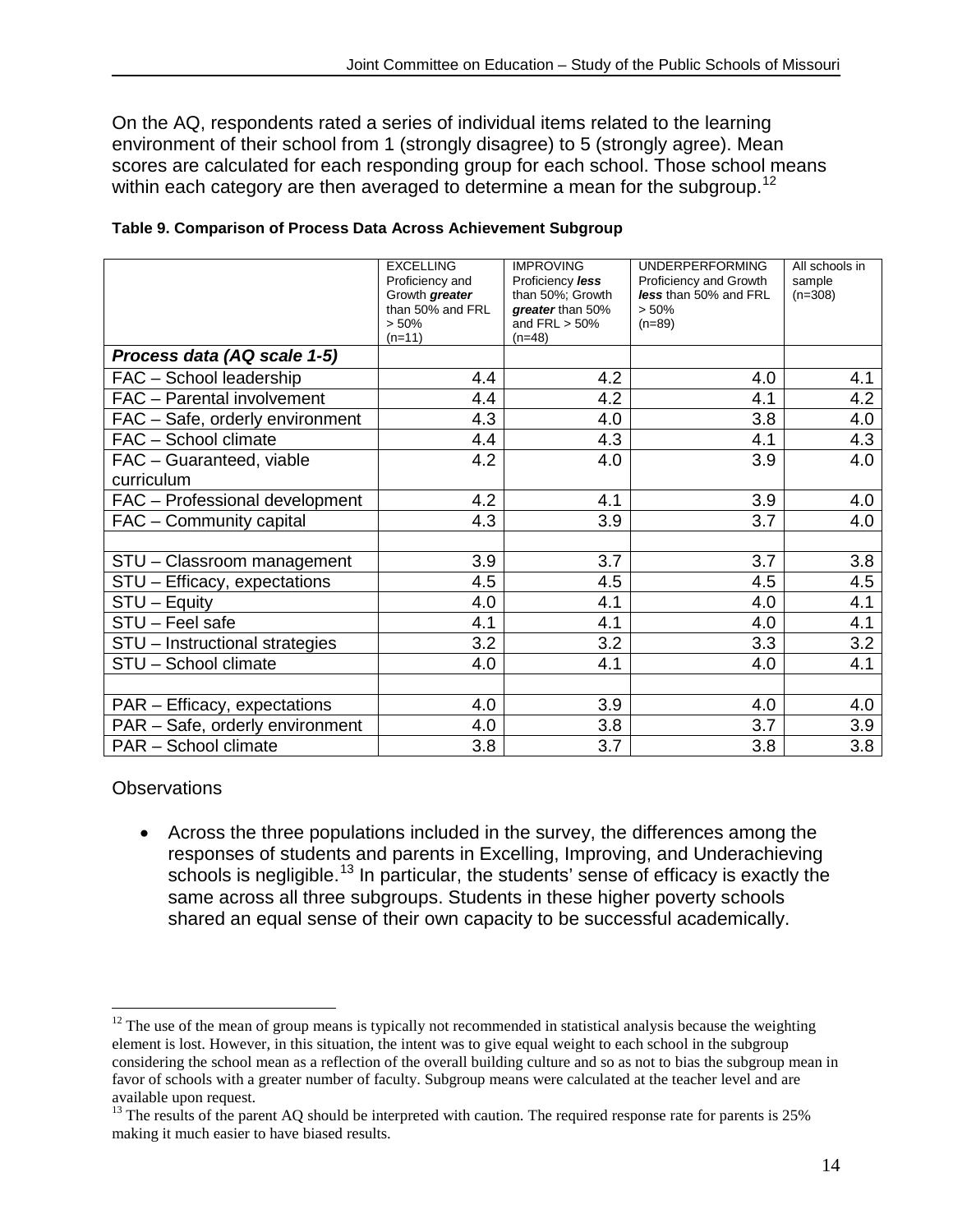- The clearest differences across subgroups are seen in the faculty responses. Factors which describe a positive learning environment are higher across every scale variable for teachers in Excelling schools.
- The AQ scales where there is the most difference in student responses is related to teacher practices (classroom management).



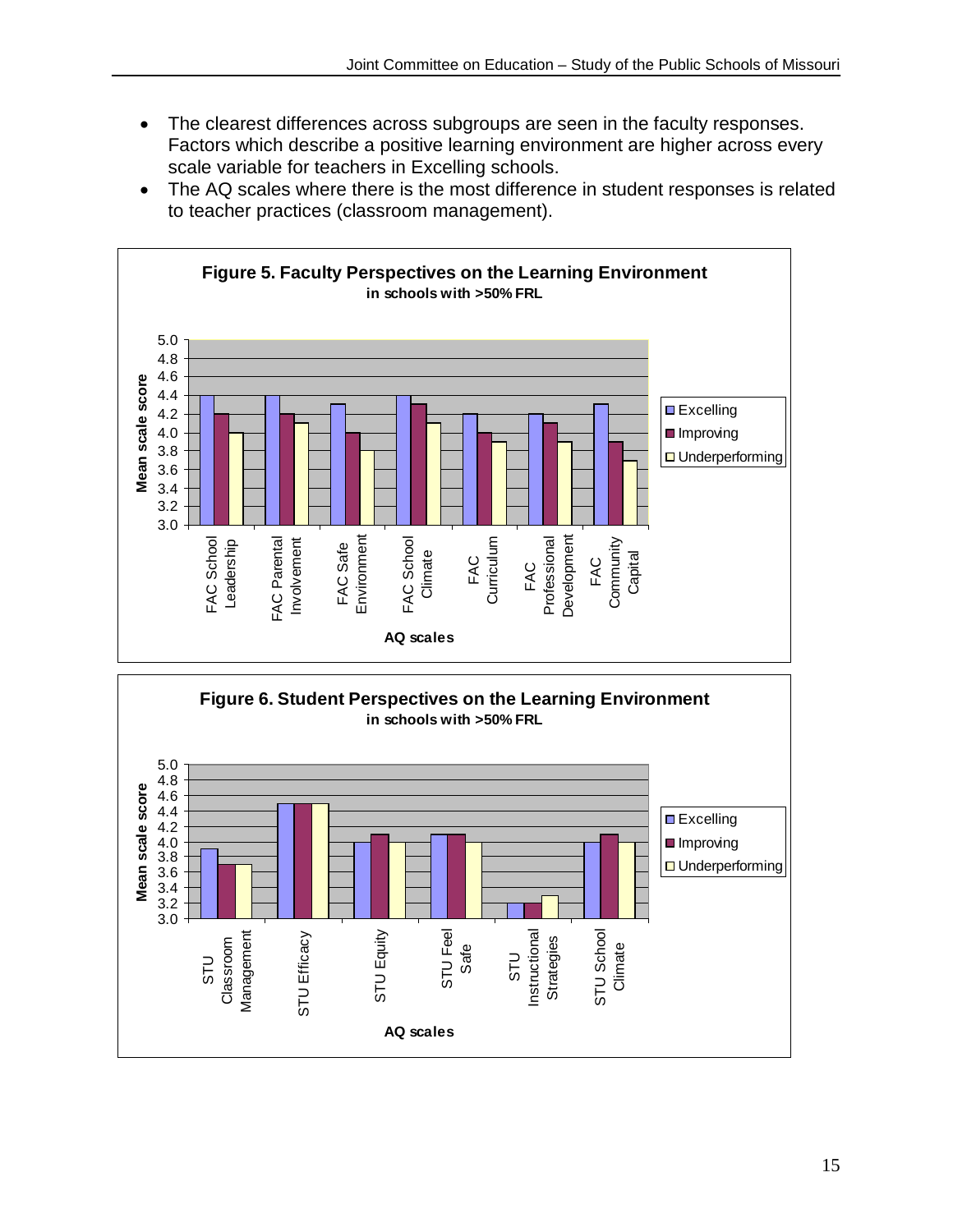# **Conclusion**

While the influence of socioeconomic status on student achievement is clearly seen in the data, it is worth noting the distinctions between practices within those schools that are excelling in spite of socioeconomic status and those schools that are underperforming.

Survey data show that in high-poverty, high-achieving schools, teachers report a qualitatively different learning environment than in high-poverty, low-achieving schools reflected in their responses regarding school leadership, parent and community involvement, safety, curriculum alignment, and professional development.